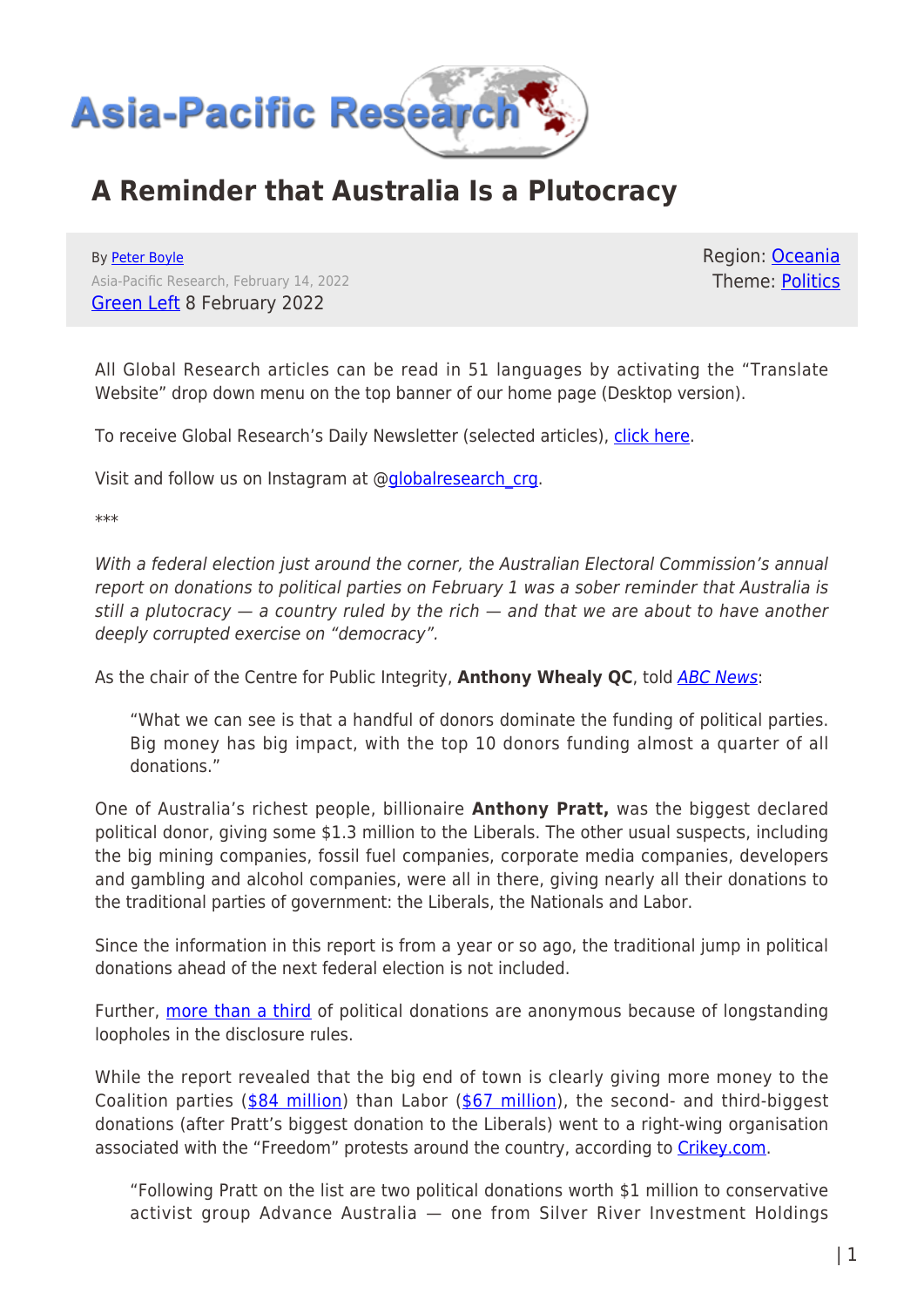(\$650,000) and Cartwright Investment Corp Ltd (\$350,000).

"Silver River Investments' directors are Simon and Elizabeth Fenwick of Mosman in Sydney. Elizabeth is also listed as the sole director of Cartwright Investment Corp. Simon, a former fund manager, announced his intention to start bankrolling Advance Australia in 2020, citing concerns about 'left-wing agendas' and 'dictatorial' politicians like Dan Andrews.

"Created ahead of the 2019 election as a right-wing GetUp, Advance Australia has recently focused its energy on attacking COVID restrictions and vaccine mandates. Recent Facebook ads claiming Australians were being forced to get vaccinated were removed from the platform …

"The largest individual donor was William Nitschke, who made four donations worth \$300,000 to Rod Culleton's Great Australian Party, which is running conspiracy theorist Pete Evans as a Senate candidate at the election. It's the second year running in which Nitschke has been the largest individual donor."

There were no political donations reported from the other billionaire funder of the far right, Clive Palmer. But he may have thrown in his money after July 1, 2021, the end of the reporting period.

We should remember that these millions of dollars in political donations are totally dwarfed by the money the corporate rich get back in the forms of subsidies, tax concessions and tax cuts.

Billionaire Pratt, for instance, donated \$1.3 million but received a \$10 million grant from the federal government's bushfire recovery fund in the same reporting period. On top of that, [Pratt claimed billions](https://www.afr.com/politics/federal/pratt-draws-on-tax-break-for-recycling-boost-20210226-p5761d) in an accelerated depreciation scheme, one of the federal government's corporate pandemic welfare measures that was introduced just as income protection measures for the unemployed were removed.

The [Sydney Morning Herald](https://www.smh.com.au/politics/federal/coalition-boosts-donations-ahead-of-election-electoral-commission-figures-reveal-20220201-p59sr1.html) reported that "resources companies were the highest spending sector, giving almost \$2 million, more than half of which went to the Coalition". It said oil and gas giant Woodside donated \$232,350 and that Chevron and Santos "were smaller spenders", giving less than \$75,000 each.

Energy baron Trevor St Baker's family trust donated almost \$113,000 to the Coalition and \$54,500 to Labor, the SMH said. "Lobby groups the Minerals Council of Australia and Low Emissions Technology Australia (previously called Coal21) gave the parties more than \$300,000 combined."

In the same period, the Australia Institute reported that the mineral and energy sector benefited from a record [\\$10.3 billion in fossil fuel subsidies](https://australiainstitute.org.au/post/australian-fossil-fuel-subsidies-hit-10-3-billion-in-2020-21/) and a third of mining companies [paid no tax.](https://www.abc.net.au/news/2021-12-10/companies-multinationals-corporate-tax-transparency-ato-covid19/100687574)

These numbers reveal we live in a plutocracy. If you agree with Green Left that this is not only unjust but unsustainable you should join us in building the people power needed to expose and fight the plutocrats. Become a [supporter](https://www.greenleft.org.au/support) today and make a [donation](https://www.greenleft.org.au/donate) to our Fighting Fund.